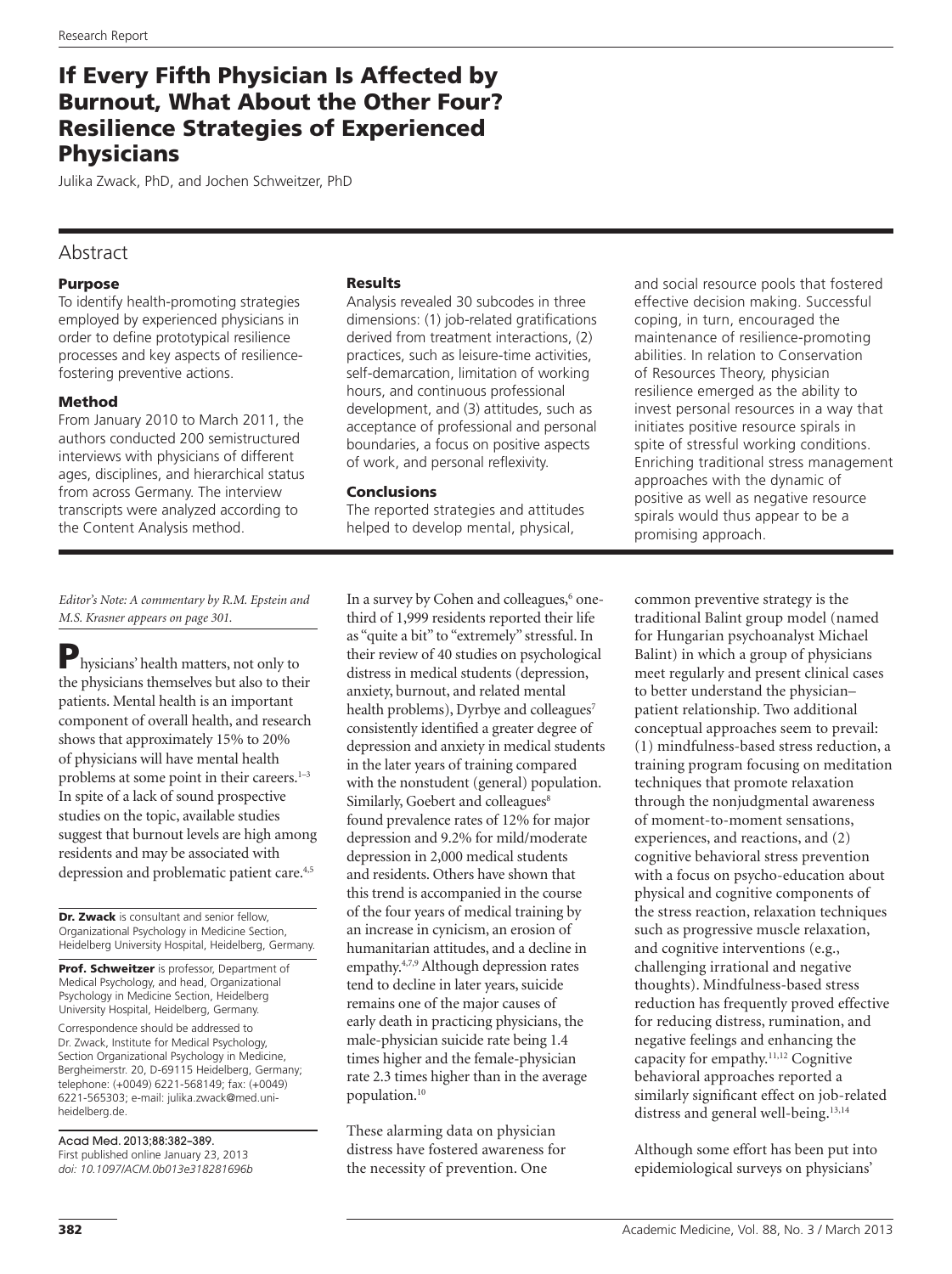health, less information is available on physician resilience.15–18 If approximately every fifth physician is affected by burnout or other stress-related disorders,<sup>1-3</sup> what about the other four? How do they deal with the challenges, strains, and restrictions of their professional lives? Studies of resilience available so far are based on very small samples and restricted to few disciplines. Jensen and colleagues,<sup>15</sup> for example, conducted in-depth interviews with 17 family practitioners. They identified four main aspects of physician resilience: (1) attitudes and perspectives, which include valuing the physician role, maintaining interest, developing self-awareness, and accepting personal limitations, (2) balance and prioritization, which include setting limits, taking effective approaches to continuing professional development, and honoring the self, (3) practice management style, which includes sound business management, having good staff, and using effective practice arrangements, and (4) supportive relations, which include positive personal relationships, effective professional relationships, and good communication. Stevenson and colleagues<sup>17</sup> also conducted semistructured interviews with 15 primary health care practitioners. Their study highlights the importance of respect and appreciation toward patients and an intellectual engagement with the work itself. Further, they demonstrated that resilient physicians recognize and celebrate small gains and show the ability to control their working hours.<sup>17</sup> The cross-sectional survey of Keeton and colleagues<sup>19</sup> confirms the latter: Having some control over schedule and hours worked was the strongest predictor of work–life balance and burnout.

In our study, we also used a qualitative, bottom-up approach to identify resilience strategies, but we considerably broadened the sample, interviewing 200 physicians of different ages, specialties, and hierarchical status. In a second step, we have conceptualized the reported strategies in terms of the resilience process underlying them.

# Method

The research team consisted of the two authors, five medical students, and one postgraduate psychologist. To ensure homogeneity of interviewing,

each member of the research team first accompanied the first author (J.Z.) for three interviews. Then, each team member conducted three individual interviews, which were supervised post hoc using the audio tapes. Once team members had completed this process, they conducted their remaining interviews without additional supervision. Altogether, the research team conducted 200 semistructured interviews with residents (employed junior physicians working on hospital wards), assistant medical directors, and registered doctors (self-employed physicians in the ambulant field). Participation was based on physicians' interest to share and pass on their own experiences; there was no further incentive.

## **Recruitment of participants**

Recruiting followed a pyramid approach. Because motivation to share personal insights and experiences represented the key precondition for participation in the study, we used a convenience sample but made sure to integrate a broad range of specialties, ages, hierarchical status, and settings. We started recruiting at the University Hospital Heidelberg by contacting physicians of different disciplines and hierarchical status (residents, assistant medical directors, and registered doctors) known by members of the research team. We further contacted self-employed physicians by information letters followed by phone calls. Contact information for these physicians was obtained from the telephone book. During the research process, we extended our regional focus to eight other cities all over Germany. At the end of each interview, we asked for a recommendation of a colleague ("Do you know someone who could be interested in sharing his or her experiences and insights with us?"). Following this snowball approach, we managed to recruit a diversified pool of interview participants. The institutional review board of the University of Heidelberg reviewed and approved this study.

First, we conducted 83 interviews across 21 disciplines. Unexpectedly, reported resilience strategies differed little across specialties. To find out whether this was due to the low numbers of participants per specialty, we decided to focus further data collection on three specialties, whose professional day-to-day routines differed

substantially. Thus, in a second phase we conducted interviews with 117 physicians working as psychiatrists, surgeons, and general practitioners. To work out potential differences, we explicitly asked for specialty-specific stressors and coping strategies within each discipline. Altogether, the research team interviewed 51 general practitioners, 38 psychiatrists, 45 surgeons, and 66 physicians from other disciplines.

# **Data collection**

For screening purposes, all physicians completed a German-language paper version of the Maslach Burnout Inventory (MBI) at the beginning of the qualitative interview. The MBI assesses the frequency of symptoms referring to three subdimensions (Emotional Exhaustion, Depersonalization, Personal Accomplishment) on a six-point scale: 1  $=$  "never,"  $2 =$  "seldom,"  $3 =$  "sometimes,"  $4 = \text{``often''} 5 = \text{``frequent''}$  and  $6 = \text{``very}$ often."20,21 Filling in the 22 items takes about five minutes. Whereas for Emotional Exhaustion and Depersonalization, higher scores indicate higher levels of burnout, Personal Accomplishment is reversescored, with high scores indicating more personal efficacy.

The field manual (see Appendix 1) was developed by J.Z. and focuses on the main research question: Which strategies do you apply to deal with the stressors of your professional life? The field manual was developed and communicatively validated through 10 trial interviews conducted between October and December 2009. Half of the trial interviews were with self-employed doctors, half with hospital-employed doctors; the trial sample included four female and six male doctors belonging to four different disciplines. Each interview closed with a summary by the interviewer and two questions: "Are these the most important resilience strategies in your professional life?" and "Is there anything else we should have asked?"

The recruiting and data collection period extended from January 2010 to March 2011. To activate a broad range of resilience strategies, interviewers framed the main research question from different perspectives (e.g., strategies found with colleagues, advice one would give to a medical student). Interviewers encouraged participants to give examples for all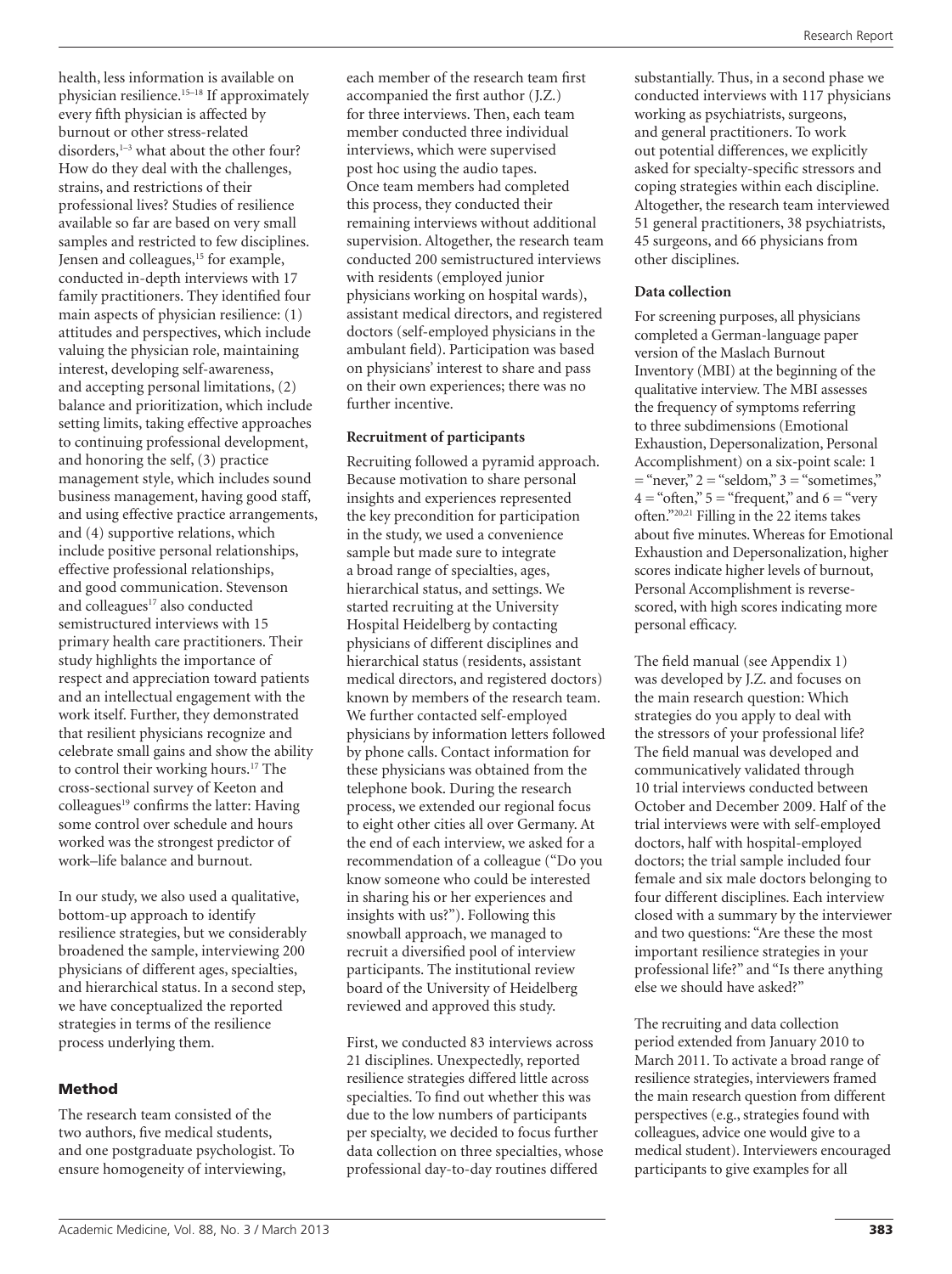strategies reported. The average interview duration was  $42$  minutes (range  $= 18$ ) minutes to 2:08 hours; standard deviation = 19 minutes). All interviews were audio-taped and transcribed in their entirety and analyzed in accordance with the Content Analysis method.<sup>22,23</sup>

# **Analysis of the data**

Preliminary data analysis followed categories derived from the main research questions. To restrict distortions due to social desirability, we only coded mental as well as behavioral strategies that could be illustrated ("the way I do this …"). We differentiated between "general sources of gratification," "behavioral routines and practices," and useful "attitudes and mental strategies." Building on these core dimensions, we inductively educed subcategories. For this purpose, we first grouped interview statements according to the three core dimensions. Second, we identified and marked key themes within each dimension. Building on these key themes, we developed a preliminary system of subcategories. All interview statements were assigned to this category system. To ensure a high reliability of assignments, we conducted trials by four independent coders and worked over category definitions until we reached an average accordance of at least 80%. For 10% of the data (20 interview records), two independent coders tested category reliability with Cohen kappa ranging from 0.74 to 0.91.

# **Results**

Participant characteristics are summarized in Table 1. Thirty-eight percent of the sample  $(n = 76)$  were self-employed. The hospital-employed physicians ( $n = 124$ ) included 55% residents ( $n = 68$ ), 2% scientists ( $n = 2$ ), 28% assistant medical directors ( $n = 35$ ), and 15% head physicians ( $n = 19$ ).

Analyses of the MBI revealed that, in line with the research focus, the physicians interviewed reported low levels of Emotional Exhaustion (*X − =* 2.38; sd=0.8) and Depersonalization ( $\bar{X}$  = 2.03; sd=0.66) and high levels of Personal Accomplishment ( $\bar{X} = 4.76$ ; sd = 0.71).

The following sections reveal the themes and subcategories that emerged from our analyses of the three dimensions of general sources of gratification, behavioral routines and practices, and attitudes and

# Table 1

#### Demographic Characteristics of 200 German Physicians Participating in Semistructured Interviews About Resilience Strategies, 2010–2011

| <b>Characteristic</b>             | <b>Total sample</b><br>$(n = 200)$ | <b>Males</b><br>$(n = 134)$ | <b>Females</b><br>$(n = 66)$ |
|-----------------------------------|------------------------------------|-----------------------------|------------------------------|
| Average age in years*             | 42.5                               | 46                          | 39                           |
| No. of children*                  | 12                                 | 17                          | 0.8                          |
| Professional experience in years* | 14.5                               | 18                          | 11                           |
| Married, no. (%)                  | 146 (73)                           | 105 (78)                    | 41 (63)                      |
| Divorced, no. (%)                 | 16(8)                              | 9(7)                        | 7(10)                        |
| Single, no. $(%)$                 | 38 (19)                            | 21(16)                      | 17(27)                       |
| Self-employed, no. (%)            | 76 (38)                            | 55(41)                      | 21(31)                       |
| Hospital-employed, no. (%)        | 124(62)                            | 80 (60)                     | 44 (69)                      |

\* Significant difference (*P* < .05) between groups. Chi-squared testing for marital status and professional setting did not reveal significant differences between male and female physicians (*P* > .05).

mental strategies. For context, we specify the role, affiliation, and age of the speaker in parentheses after each quotation in this section. For a survey of all resilience strategies and a comparison between different disciplines, see Table 2.

#### **Job-related sources of gratification**

Comments in this category discussed participants' sources of strength, meaning, and energy in routine professional life. Two main sources emerged.

## **Gratification from the doctor–patient**

**relationship.** Experiences of efficacy in the immediate doctor–patient relationship represented a crucial aspect of professional activity. Showing interest in the "person behind the symptoms" (general practitioner, own practice, 57) was one decisive factor protecting participants against monotony. Participants noted the importance of the feeling of being someone whose opinion counts, someone who is "given a part to play when there are vital decisions to make" (neurosurgeon, own practice, 47). Success in establishing good relations between doctor and patient is often reflected in the patients' appreciation and gratitude, which was another recurrent source of strength reported by participants.

Finally, participants' comments illustrated that encounters with patients deliver occasions for self-reflection. With the patient as a mirror, the physician's own problems could be more clearly perceived and at the same time put into perspective.

**Gratification from medical efficacy.** The experience of meaningful professional activity was typically conditioned by

symptom-related before-and-after comparisons.

What I still derive energy from is the experience of success, of healing.… Many of the patients we discharge have fully regained their health. They've had their appendix, their gallbladder, or a tumor removed—whatever. They are completely cured (senior hospital surgeon, general and visceral, 39).

The responding physicians considered complex diagnostic issues as intellectual challenges that helped them to enhance their professional stature. They consciously perceived treatment successes both large and small as such, and these successes represented a source of professional satisfaction even in cases that required routine skills only. Selfdiscipline in connection with diagnosis and information for the patient was a significant factor in gratification, notably in connection with routine measures, as it ensured the prevention of complications and (subjectively) unforgivable errors.

#### **Resilience practices**

What do physicians do to ensure that their profession remains satisfying and fulfilling? Comments related to the second dimension addressed this question and discussed the practices that help physicians deal with the many stress factors involved in their profession.

#### **Leisure-time activity to reduce stress.**

Participants used leisure activities in general to relieve stress, but closer inspection indicates that these activities fulfill a number of different functions. Sporting activity was mostly an immediate way of reducing tension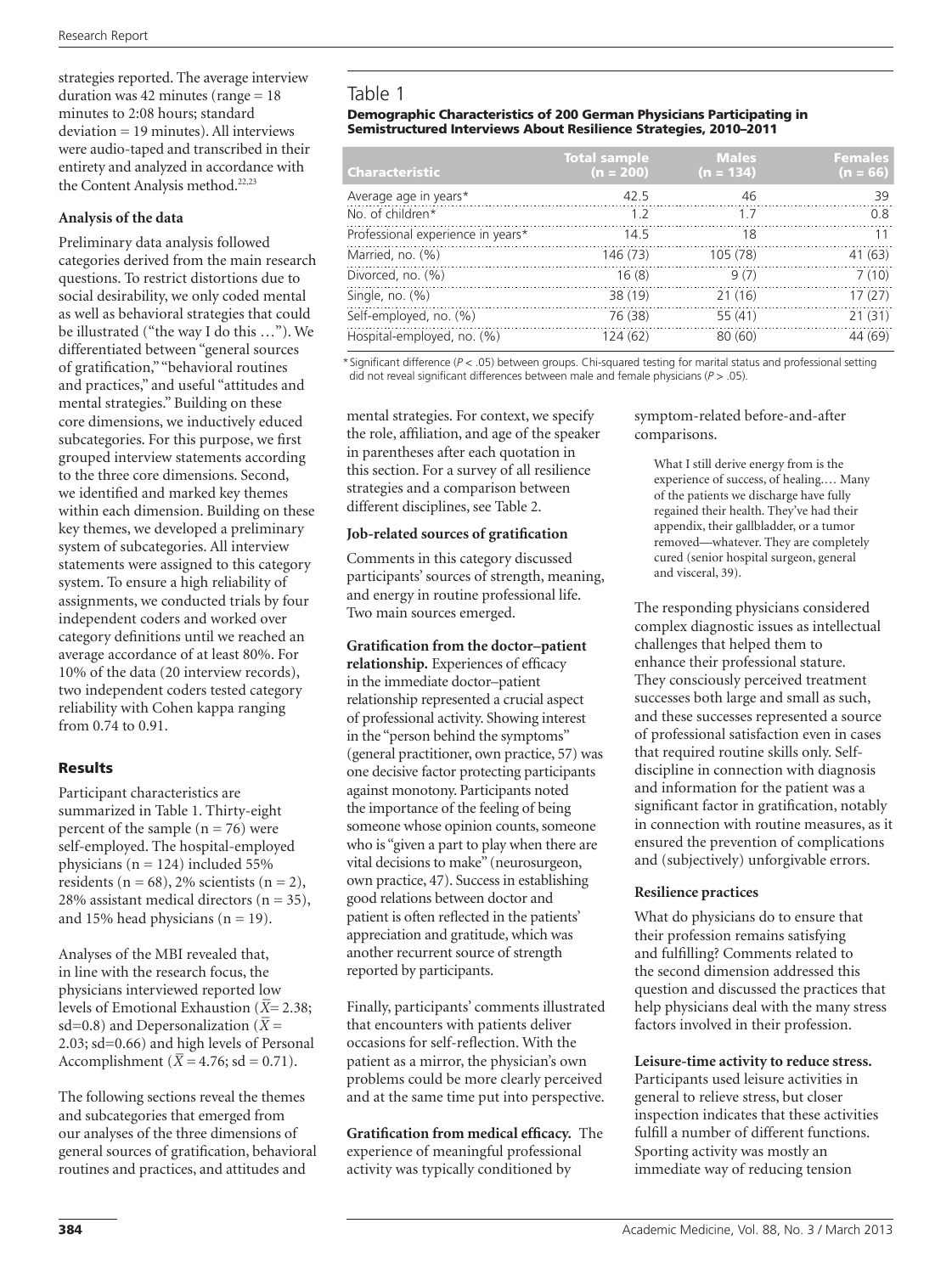# Table 2

#### Resilience Strategies and Their Frequency According to Discipline as Reported in 200 Semistructured Interviews With German Physicians, 2010–2011

|                 |                                                                                                                                                                        | <b>Whole</b><br>sample | <b>General</b><br><b>practitioners</b> | <b>Psychiatrists</b> | <b>Surgeons</b> | <b>Other</b><br>disciplines |
|-----------------|------------------------------------------------------------------------------------------------------------------------------------------------------------------------|------------------------|----------------------------------------|----------------------|-----------------|-----------------------------|
| Theme           |                                                                                                                                                                        | (n = 200)              | (n = 51)                               | $(n = 38)$           | $(n = 45)$      | $(n = 66)$                  |
|                 | Job-related sources of gratification                                                                                                                                   |                        |                                        |                      |                 |                             |
|                 | Gratification from doctor-patient relationship                                                                                                                         | 134 (67)               | 38 (75)                                | 28 (74)              | 19(42)          | 49 (74)                     |
| 2               | Gratification from medical efficacy                                                                                                                                    | 118 (59)               | 16(31)                                 | 17(45)               | 39 (87)         | 44 (67)                     |
|                 | <b>Resilience strategies 1: Practices and routines</b>                                                                                                                 |                        |                                        |                      |                 |                             |
| <br>З           | Leisure-time activity                                                                                                                                                  | 158(79)                | 42(82)                                 | 33(88)               | 31 (69)         | 52(79)                      |
| $\overline{4}$  | Quest for and cultivation of contact with colleagues                                                                                                                   | 110(55)                | 26(51)                                 | 26 (69)              | 27 (60)         | 31(47)                      |
| $\overline{5}$  | Cultivation of relations with family and friends                                                                                                                       | 102(51)                | 25(49)                                 | 25(66)               | 27(60)          | 25 (38)                     |
| 6               | Proactive engagement with the limits of one's own skills,<br>complications that crop up and treatment errors when<br>communicating with colleagues and disciplinarians | 88 (44)                | 20 (39)                                | 16(42)               | 16 (36)         | 36 (55)                     |
| 7               | Proactive engagement with the limits of one's own skills,<br>complications that crop up and treatment errors when<br>communicating with patients                       | 80 (40)                | 19(37)                                 | 6(16)                | 20 (44)         | 37 (56)                     |
| 8               | Personal reflection and goal setting                                                                                                                                   | 80 (40)                | 23(45)                                 | 13 (34)              | 21 (47)         | 23(35)                      |
| $\dddot{9}$     | Self-demarcation with patients                                                                                                                                         | 80(40)                 | 28(54)                                 | 16(42)               | 14(31)          | 22 (33)                     |
| 10              | Talking about job-related stress with private relations                                                                                                                | 76 (38)                | 17(33)                                 | 12 (32)              | 9(20)           | 38 (58)                     |
| 11              | Self-organization with bureaucracy and regular chores                                                                                                                  | 72 (36)                | 21(41)                                 | 16(42)               | 14(31)          | 21(32)                      |
| 12              | Self-demarcation with colleagues and disciplinarians                                                                                                                   | 68 (34)                | 8(16)                                  | 22 (58)              | 19 (42)         | 19(29)                      |
| 13              | Cultivation of one's own professionalism                                                                                                                               | 64(32)                 | 19 (38)                                | 18(47)               | 12(27)          | 15(23)                      |
| 14              | Limitation of working hours                                                                                                                                            | 62(31)                 | 13(25)                                 | 14(37)               | 14(31)          | 21(32)                      |
| $\overline{15}$ | Error management                                                                                                                                                       | 54(27)                 | 13(25)                                 | 5(13)                | 10(22)          | 26(39)                      |
| 16              | Ritualized time-out periods                                                                                                                                            | 52 (26)                | 18 (35)                                | 9(24)                | 7(16)           | 18(27)                      |
| 17              | Institutionalized exchange forums (i.e., quality circles or<br>Balint groups)                                                                                          | 40 (20)                | 20(40)                                 | 9(24)                | 2(4)            | 9(14)                       |
| 18              | Supervision, coaching, psychotherapy                                                                                                                                   | 30(15)                 | 9(18)                                  | 9(24)                | 6(13)           | 6(9)                        |
| 19              | Long-time, nonprofessional fields of interest                                                                                                                          | 28 (14)                | 14(27)                                 | 3(8)                 | 3(7)            | 8(12)                       |
| 20              | Self-discipline in connection with diagnosis and information                                                                                                           | 24(12)                 | 5(10)                                  | 4(11)                | 3(7)            | 12(18)                      |
| 21              | Prioritization of basic needs                                                                                                                                          | 24 (12)                | 4(8)                                   | 2(5)                 | 10(22)          | 8(12)                       |
| $\overline{22}$ | Spirituality                                                                                                                                                           | 18(9)                  | 5(10)                                  | 8(21)                | 3(7)            | 2(3)                        |
|                 | Resilience strategies 2: Useful attitudes                                                                                                                              |                        |                                        |                      |                 |                             |
| 23              | Acceptance and realism                                                                                                                                                 | 112 (56)               | 28 (55)                                | 25 (66)              | 20 (44)         | 39 (59)                     |
| 24              | Self-awareness and reflexivity                                                                                                                                         | 106 (53)               | 44 (86)                                | 12(32)               | 22 (49)         | 28 (42)                     |
| 25              | Active engagement with the downside(s) of the medical<br>profession                                                                                                    | 94 (47)                | 32 (63)                                | 21(55)               | 17(37)          | 24(36)                      |
| 26              | Accepting personal boundaries                                                                                                                                          | 88 (44)                | 34 (67)                                | 21 (55)              | 9(20)           | 24 (36)                     |
| 27              | Recognizing when change is necessary                                                                                                                                   | 66 (33)                | 13(25)                                 | 21(55)               | 13 (29)         | 19 (29)                     |
| 28              | Creating inner distance by taking an observer perspective                                                                                                              | 48 (24)                | 8(16)                                  | 9(24)                | 18 (40)         | 13(20)                      |
| 29              | Appreciating the good things                                                                                                                                           | 48 (24)                | 18 (35)                                | 11(29)               | 10(22)          | 9(14)                       |
| 30              | Interest in the person behind the symptom                                                                                                                              | 36(18)                 | 10(19)                                 | 6(15)                | 9(20)           | 11(17)                      |

(e.g., "freeing myself physically") and facilitated a change of mental focus:

Today I play golf, like every Wednesday. It's an anchor for me. All the problems I have are whittled down to one single problem: how to hit the ball. And that lasts four hours (general practitioner, 54).

Alongside physical activity, participants engaged in cultural matters (music,

literature, art) to extend horizons and put professional concerns into perspective. Cultural activities were also a rich source of aesthetic pleasure and harmony. As one participant noted:

You need something you can steep yourself in. For me music is that kind of thing, it has to do with ideal beauty. Even when things are not going too well otherwise, it takes me out of

myself (psychiatrist/neurologist, own practice, 58).

For some respondents, compensatory activity transcended the limits of a mere hobby. These individuals reported that long-time nonprofessional fields of interest provided a "second leg to stand on" (gynecologist, 53) and frequently called for the investment of substantial time resources.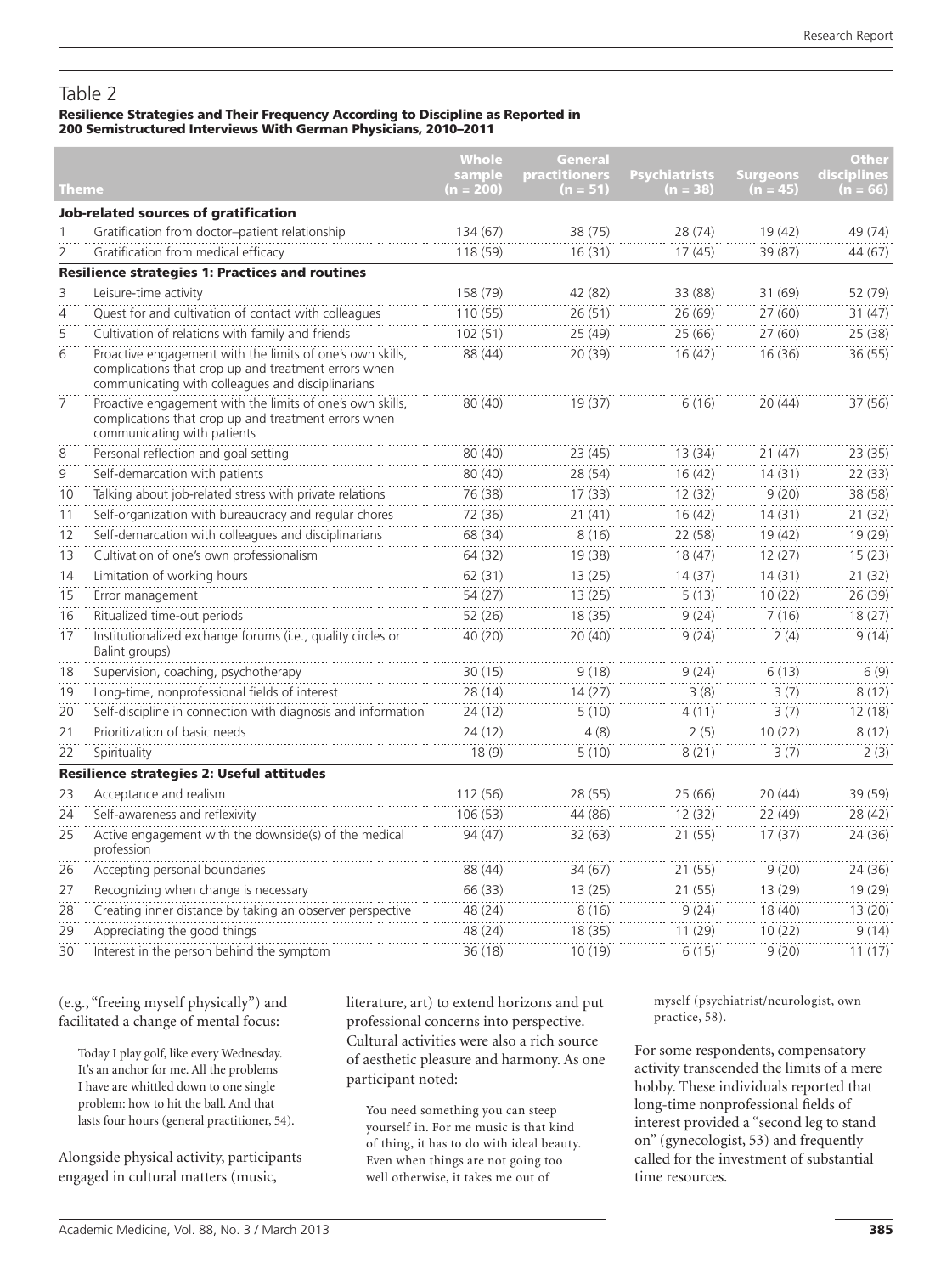Through the experiences of success that they enabled, compensatory activities contributed much to participants' feelings of inner freedom. Respondents did not simply pursue hobbies when they had time to do so. Rather, they made sure to find the time they needed to pursue the hobbies that were important to them.

#### **Quest for and cultivation of contact**

**with colleagues.** The exchange of views and experiences with colleagues was the central resource for reduction of professional insecurity.

What I always say is, if something's not going well, call the colleagues who sent the patient to you and discuss the matter with them. This way you can build up a network that maybe takes up some of your time but also makes your name familiar and gives you a tremendous degree of human security in your work as a physician (head physician, cardiology department, 59).

Feedback from colleagues was also seen as a source of, and an incentive for, enhanced professional knowledge and expertise at the routine level. Exchanges with colleagues served as a direct way of reducing emotional pressure caused by participants' own fallibility and inadequacies in dealing with difficult patients and complex medical issues.

Things that help me stay healthy? The friendships and professional alliances that one enters into. Cultivating a network means sowing the seed and seeing that in some places it bears fruit and in others it doesn't. Strategically, the best bet is perhaps to sow the seed as widely as possible, in other words to go in search of contacts (neurosurgeon, own practice, 47).

Participants revealed efforts toward conscious decisions made in a spirit of fairness (i.e., with regard to payment, distribution of night shifts, and extra work), friendly gestures, and mutual support. One in five respondents also made use of institutionalized exchange forums like quality circles or Balint groups.

**Cultivation of relations with family and friends.** Reliable family relations and friendships represented an oasis of stability and understanding. They provided relaxation through a change of focus and were beneficial for putting things in perspective.

When my children say, "Mummy, you're hardly ever home these days," I know things are not as they should be. When I really am home and we do something together, I know that I can only communicate properly if I have reserves of strength. Whenever I'm on my last legs, I lose my bearings—at work as well (senior physician, oncology department, 52).

Physicians also found it helpful to have relationships with people who are prepared to bring them "down to earth" when necessary.

It's important to find the right balance between self-overestimation and a lack of self-confidence. You need an environment of family and friends who will tell you when you start behaving badly. My wife is my severest critic (general practitioner, 59).

The cultivation of these relations normally took place in the framework of ritualized contexts (e.g., going shopping together, sporting activities, lunch with the family, weekly meetings with friends in the local pub) and via conscious presence (e.g., "When I'm home, I'm not anywhere else").

**Proactive engagement with the limits of skills, complications, and treatment errors.** Participants recommended owning up to uncertainties about how to proceed and not trying to conceal errors one has committed. Recommendations for addressing these challenges ranged from spontaneous phone calls between colleagues to informal inquiries at lunch with fellow physicians to regular, established quality circles or explicit error management meetings openly addressing misgivings about treatment decisions, actual errors, or unanswered questions. Participants' comments supported the notion that physicians accustomed to communicating uncertainties and complications openly and proactively enhance both their emotional and professional security by doing so. Also, the feeling of having learned from one's mistakes or enhancing patient security by frankly addressing such problems made it easier for many physicians to move on after an adverse event and not to agonize fruitlessly over any complications and mishaps for which they were partly or entirely to blame.

**Personal reflection.** Consciously and regularly taking time out to reflect on one's personal situation in its entirety was another health-promoting strategy.

I regularly ask myself questions like: Where am I right now? Where do I want to go? What do I find uncongenial? Why am I dissatisfied? What can I do to change that? Another good idea is to do this at a particular time. Ask yourself: Where were the perks last year? Where are they this year? (senior dentist, maxillary surgery department, 47).

For many physicians, the motives for attempting to define one's own situation and to change track in the near future (e.g., cutting down on working hours, changing jobs or specializing in a different sector, cultivating extraprofessional resources) were perceptible physical repercussions, feelings of general disinclination, or obstinate doubts about how meaningful their lives were.

**Self-demarcation.** Physicians' ability to maintain clearly defined boundaries between themselves and their patients and to draw a clear line between themselves and their colleagues/superiors was considered essential by many respondents. These lines of demarcation could be professional (e.g., "What do I stand for professionally and what do I reject?"), temporal (e.g., "I refuse to be available at all times"), or personal (e.g., "Who do I agree to associate with and who not?"). The conscious management of proximity and distance in the patient– doctor relationship was prophylactic and relieving in various ways. Refusal to collude with unrealistic expectations about healing prospects and the provision of assistance prevented disappointments and accusations from the patient. Participants also drew conscious demarcation lines out of loyalty to individual professional standards. As such, they served to protect professional identity and encourage a feeling of selfworth. The clear definition of boundaries helped physicians with a practice of their own to enhance their professional profile and attract a body of patients with whom they had a higher degree of affinity. This increased the likelihood of opportunities for experiences of efficacy in the doctor– patient relationship. Accordingly, reliable demarcation mechanisms emerged as one of the basic prerequisites for resilient, long-term doctor–patient relationships, in accordance with the motto "demarcation is better than disillusion."

When dealing with boundary-violating patients, participants recommended assuming an observer position and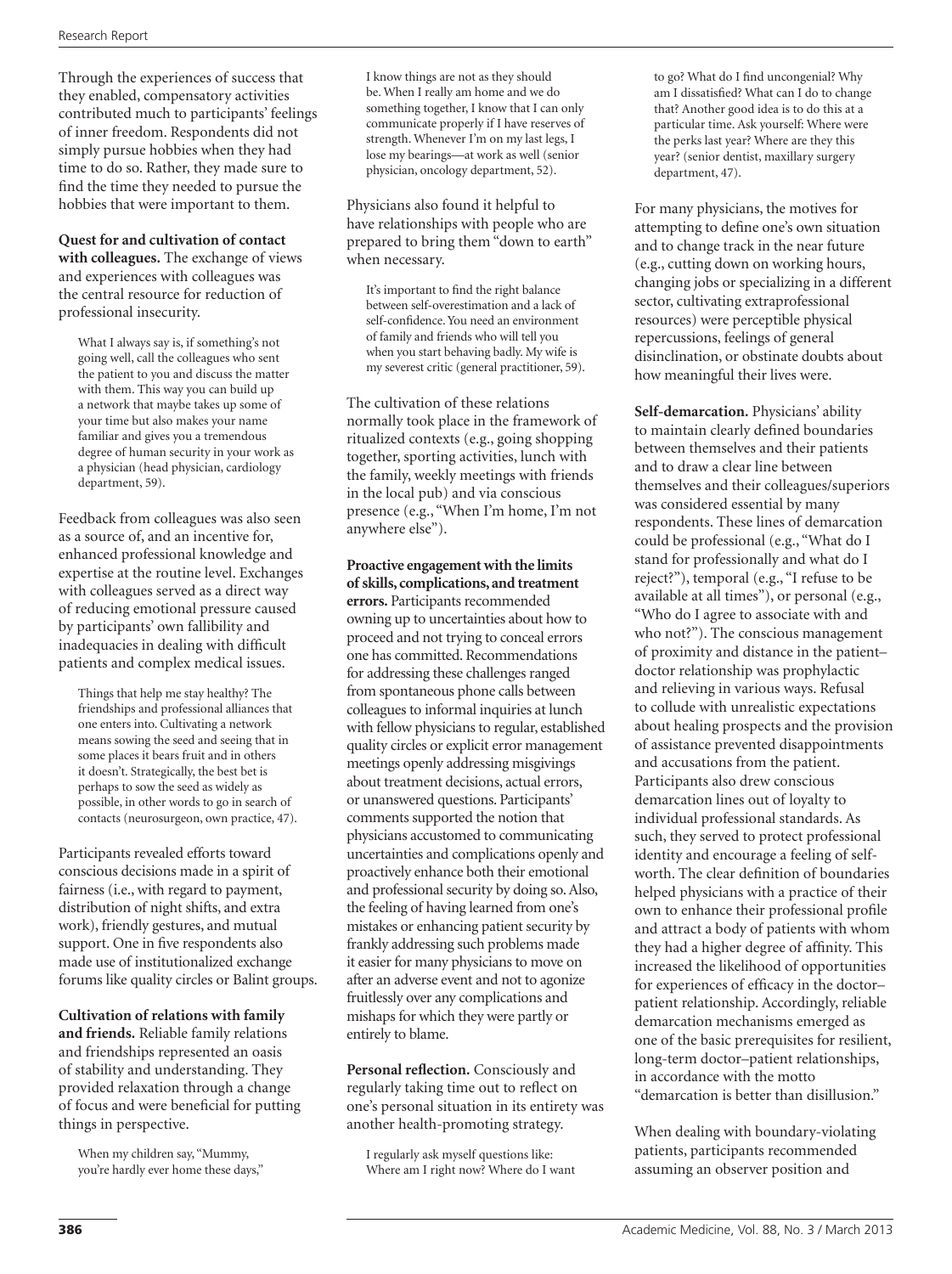#### looking at the situation with inner detachment:

I look at things from the outside and never lose my composure. My motto is, All right, I might let this really annoy me, but then again I might not (assistant physician, dentistry department, 27).

#### **Cultivation of one's own**

**professionalism.** Continuing education, reading medical literature, or attending quality circles played a decisive role in the assurance of professional efficacy.

The free time you need to attend congresses is time that I take to prevent myself from losing interest. Then you're simply not there and people notice it. They say, "You weren't available, you were on one of those refresher courses." But that's the way it is. I say, "If I don't go on those courses, you'll have a doctor who's behind the times and that's the last thing you want." I insist that you can't have one without the other (psychiatrist, own practice, 61).

In addition to continuing education, one in five participants also took advantage of external assistance in the shape of supervision, coaching, or psychotherapy.

**Self-organization.** The primary features of self-organization were the creation of individual routines and of time structures for dealing with bureaucracy and regular chores. Both reduced the feeling of depletion caused by pointless repetition of tasks and extra work and had a positive effect on the subjective experience of efficiency. Self-organization also involved systematic delegation of activities and the ability to set priorities.

An internal list of priorities … is very important for me. It's an instrument for identifying what's essential and also for self-preservation. Otherwise, if I am asked to do things that are either genuinely urgent or are described as urgent by others, I will be tempted to agree automatically instead of asking myself whether it's really so important or whether I have even more important things to do (senior psychiatrist, 47).

#### **Limitation of working hours.**

Adherence to a time table was regarded as an essential feature of self-care that in the medium term benefits both patients and employers. The prerequisites for limitation of this kind were overcoming the belief in one's own indispensability and conscious formulation of resolutions.

I have to plan and organize my leisure time as if it were important working time, otherwise the whole thing collapses. I invariably have so much to do, not least in the research sector, that I could easily work nonstop 24 hours a day. That's why there has to be a limit, a point at which I say: "Okay, that's it for now." And that point has to be laid down beforehand and stuck to (senior neurosurgeon, 39).

#### **Ritualized time-out periods.**

Participants' strategies for guaranteeing regular breaks from work ranged from unchanging vacation schedules to power naps or fixed times for meals or snacks. Firmly established time-out routines on a daily, weekly, or annual basis took some of the pressure out of related decisions and justifications (e.g., "Under what circumstances is it okay to keep patients waiting?" "Can I really go on vacation when there's so much to be done?"). Respondents used time-outs to create distance and enjoy a (brief) respite. Accordingly, physicians felt that these breaks played an important part in maintaining professional stamina.

**Spiritual practices.** Finally, many participants (particularly psychiatrists) indicated that they obtained support and regeneration from spiritual practices or regular meditation.

My advice is, if you're interested in meditation, yoga, or any of those methods for greater concentration and awareness, then follow it up. If you're not, then you should take an interest—and quickly! (neurologist, own practice, 58).

#### **Useful attitudes**

We also asked participants about any attitudes that helped them achieve greater inner freedom in dealing with everyday stressors.

**Acceptance and realism.** Chief among resilience-promoting attitudes was the ability to refrain from wishful thinking and to accept external realities. Realistic expectations vis-à-vis patients, general parameters, and the professional environment acted as a foundation for coping with stress effectively. They guarded against disappointments, resentment, and self-blame and protected against wasting energy on futile attempts to change things.

What really helps is to focus on your core activity and to accept the fact that our job doesn't only have to do with operating

and looking for medical solutions but also involves a great deal of paperwork. Once you've accepted that and let go, you feel much better. You have to say, "It's 10 o'clock at night and this patient has to go and break his ankle. But I'm going to help him to get over it." Approaching things this way has done me good. It's no use saying, "Why did he have to play football at this time of night?" or "Why does he turn up at 2 o'clock in the morning with his bellyache, although he's had it for five days?" It's a change of mind-set. And it makes me feel better (senior general surgeon, 44).

**Self-awareness and reflexivity.** For all disciplines, awareness of personal schemas (notably in terms of professional proficiency) and their roots in one's life history, as well as the ability to evaluate life experience, were significant factors. Frequently, crucial events in the lives of these physicians had prompted reflection and self-recognition (e.g., "How do I function?" "Does it have to be that way?") and had become turning points in personal self-care.

**Active engagement with the downside(s) of the medical profession.** Participants noted the importance of addressing challenges realistically, especially the express rejection of regarding oneself as a victim.

Ineffectuality is something I produce myself, not what my environment does to me. Whenever the administrative side of the job starts getting on top of me, I ask myself should I expose myself to that or not, should I write to my local [Member of Parliament] or whatever. In such cases I get obstinate and resentful (assistant psychiatrist, 40).

**Recognizing when change is necessary.** The inner freedom and flexibility to change one's professional location or position, especially in the face of intolerable permanent stress with no prospects of change, was another important attitude. Notably, younger physicians indicated that staying too long in a debilitating or unsatisfactory first job hinders the development of professional self-confidence. They noted that, in such cases, a move at the right time can put a physician back on track.

**Appreciating the good things.** This strategy referred to the ability to perceive positive events that occur in everyday professional life and not to take them for granted. Participants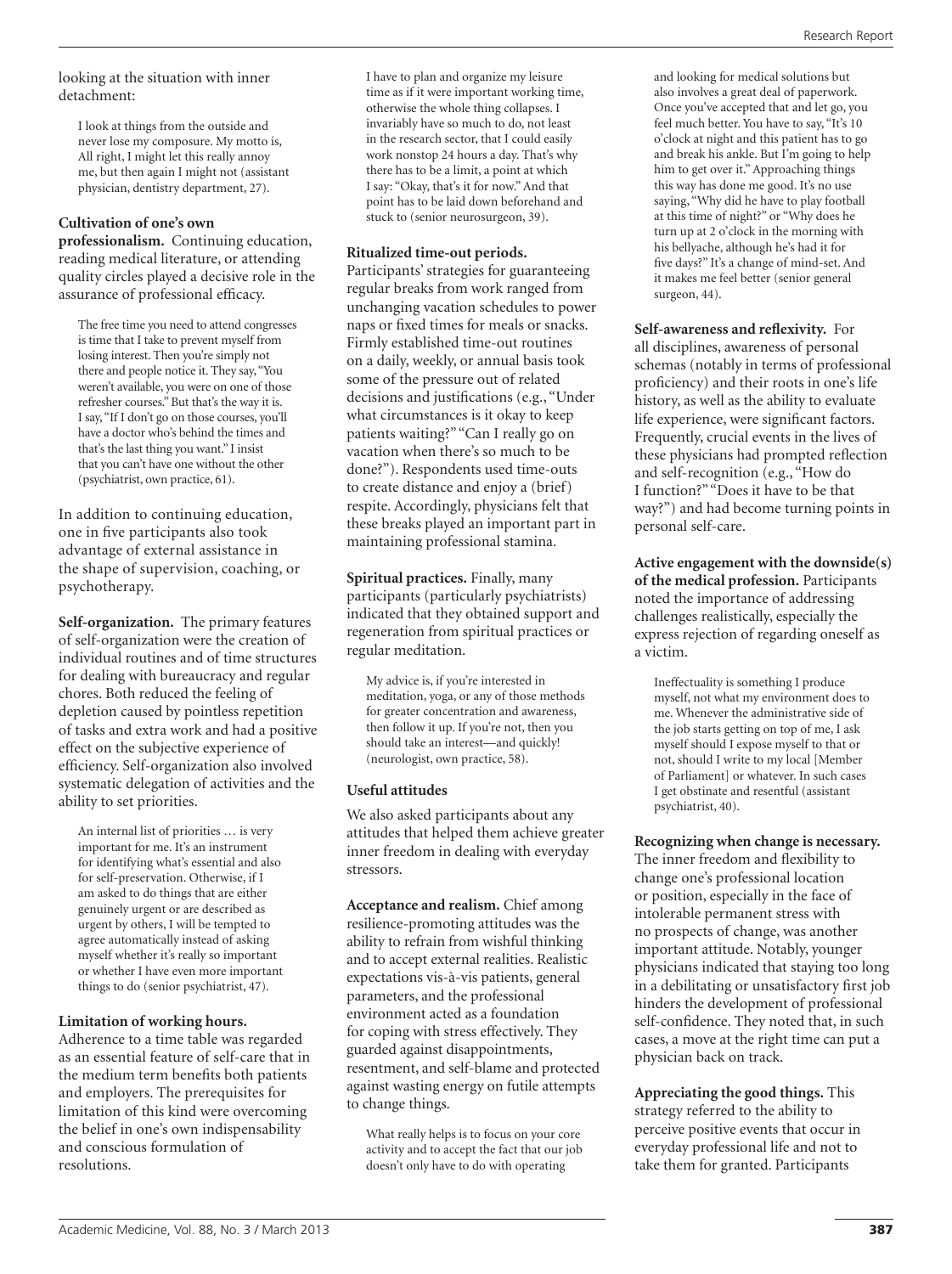registered with conscious gratitude a number of characteristics, including degrees of freedom in the exercise of one's profession, good health, and the opportunity to pursue a meaningful activity. Focusing on these assets was felt to be an important factor in achieving a generally positive attitude toward life and work, which in turn engendered positive experiences with others, and was thus a source of personal gratification.

# Discussion

The data reported here confirm resilience strategies identified in the literature.<sup>24</sup> They further highlight the fact that long-term job satisfaction mainly relies on gratifications derived from medical and relational efficacy. These in turn are fostered by practices and strategies described above. Put briefly, our findings suggest that whether the stressor in question is a demanding patient, excessive paperwork, or time pressures, a welldiversified pool of social resources and fields of interest, together with realistic expectancies and good self-knowledge, will support sustainable coping. This, in turn, creates experiences of efficacy that confirm health-promoting attitudes and practices.

This circular process between resource pooling and stress resistance is well described in the Conservation of Resources Theory.<sup>25</sup> In this theory, burnout is a continuous process caused by ongoing, usually low-level, resource depletion resulting from either actual loss of resources or the failure to acquire fresh resources after significant resource investment. Paradoxically, resource loss is also a consequence of energy-saving measures. Both physical and emotional exhaustion frequently lead to social withdrawal, physical inactivity, or adherence to mental and behavioral routines. Though intended as a way of "recharging the batteries," the likely consequence is a feeling of being drained.

Our findings are useful for individuals and groups seeking to develop physician resilience through preventive behaviors. Programs that take these findings into account should sensitize physicians to defensive negative spirals resulting from strain, retreat, and a shrinking resource pool.26 In addition to relaxation techniques and stress-related coping strategies, physicians should learn to reflect on the extent to which social, physical, and mental resources are actually available. What resources are well cultivated or neglected? The attitudes and practices identified in this study may serve as a blueprint for this kind of reflection. In the next stage of prevention, the logic of positive resource spirals can be used: Physicians who take the time to reinvest in neglected resources in spite of perceived lack of time can be encouraged to observe the positive effects on well-being and professional efficacy. As our study demonstrates, a diversified resource landscape facilitates effective and discriminating decisions about problemoriented, as opposed to emotioncentered, coping strategies. These, in turn, reduce the perceived stress level and leave more capacities for self-care. Continuous self-awareness as supported by mindfulness-based stress reduction is an important precondition for this process because it helps avoid stereotypic reactions and motivational incongruity.

The reported findings are subject to methodological limitations. First, the self-selection of the sample may lead to a positive bias toward currently resilient physicians. However, this bias is advantageous in terms of the research question. In this case, voluntariness and motivation to share personal insights and experience are indispensable. Second, the frequency of coded attitudes and practices does not reveal their relative importance for individual health. Third, like all survey data, the answers given may be state-dependent. We cannot claim that they are exhaustive. Last, all coded strategies rely on self-reports. Their behavioral validity has not been proven. However, only strategies that could be exemplified by the interview partner were coded.

#### Conclusions

What characterizes resilient physicians? As our study demonstrates, it is their ability to invest personal resources in a way that initiates positive resource spirals in spite of stressful working conditions. Enriching traditional stress management approaches by encouraging this dynamic would thus appear to be a promising approach. Developing physician resilience is critical not only for physicians themselves but also for the patients they serve.

*Acknowledgments:* The authors wish to thank the German Medical Association for funding of the project and all study participants for sharing their insights and experiences.

*Funding/Support:* This study was funded by the German Medical Association.

#### *Other disclosures:* None.

*Ethical approval:* This study was approved by the institutional review board of the University of Heidelberg.

#### References

- **1** Boisaubin EV, Levine RE. Identifying and assisting the impaired physician. Am J Med Sci. 2001;322:31–36.
- **2** Baldisseri MR. Impaired healthcare professional. Crit Care Med. 2007;35(2 suppl):S106–S116.
- **3** Braun M, Schönfeldt-Lecuona C, Freudenmann R, et al. Burnout, depression and substance abuse in physicians—An overview of actual data in Germany [in German]. Psychoneuro. 2007;33:19–22.
- **4** Thomas NK. Resident burnout. JAMA. 2004;292:2880–2889.
- **5** Balch CM, Freischlag JA, Shanafelt TD. Stress and burnout among surgeons: Understanding and managing the syndrome and avoiding the adverse consequences. Arch Surg. 2009;144:371–376.
- **6** Cohen JS, Leung Y, Fahey M, et al. The happy docs study: A Canadian Association of Internes and Residents well-being survey examining resident physician health and satisfaction within and outside of residency training in Canada. BMC Res Notes. 2008;1:105.
- **7** Dyrbye LN, Thomas MR, Shanafelt TD. Systematic review of depression, anxiety, and other indicators of psychological distress among U.S. and Canadian medical students. Acad Med. 2006;81:354–373.
- **8** Goebert D, Thompson D, Takeshita J, et al. Depressive symptoms in medical students and residents: A multischool study. Acad Med. 2009;84:236–241.
- **9** Hojat M, Vergare MJ, Maxwell K, et al. The devil is in the third year: A longitudinal study of erosion of empathy in medical school. Acad Med. 2009;84:1182–1191.
- **10** Schernhammer ES, Colditz GA. Suicide rates among physicians: A quantitative and gender assessment (meta-analysis). Am J Psychiatry. 2004;161:2295–2302.
- **11** Shapiro SL, Astin JA, Bishop SR, Cordova M. Mindfulness-based stress reduction for health care professionals: Results from a randomized trial. Int J Stress Manag. 2005;12:164–176.
- **12** Martín-Asuero A, García-Banda G. The mindfulness-based stress reduction program (MBSR) reduces stress-related psychological distress in healthcare professionals. Span J Psychol. 2010;13:897–905.
- **13** Gardiner M, Lovell G, Williamson P. Physician you can heal yourself! Cognitive